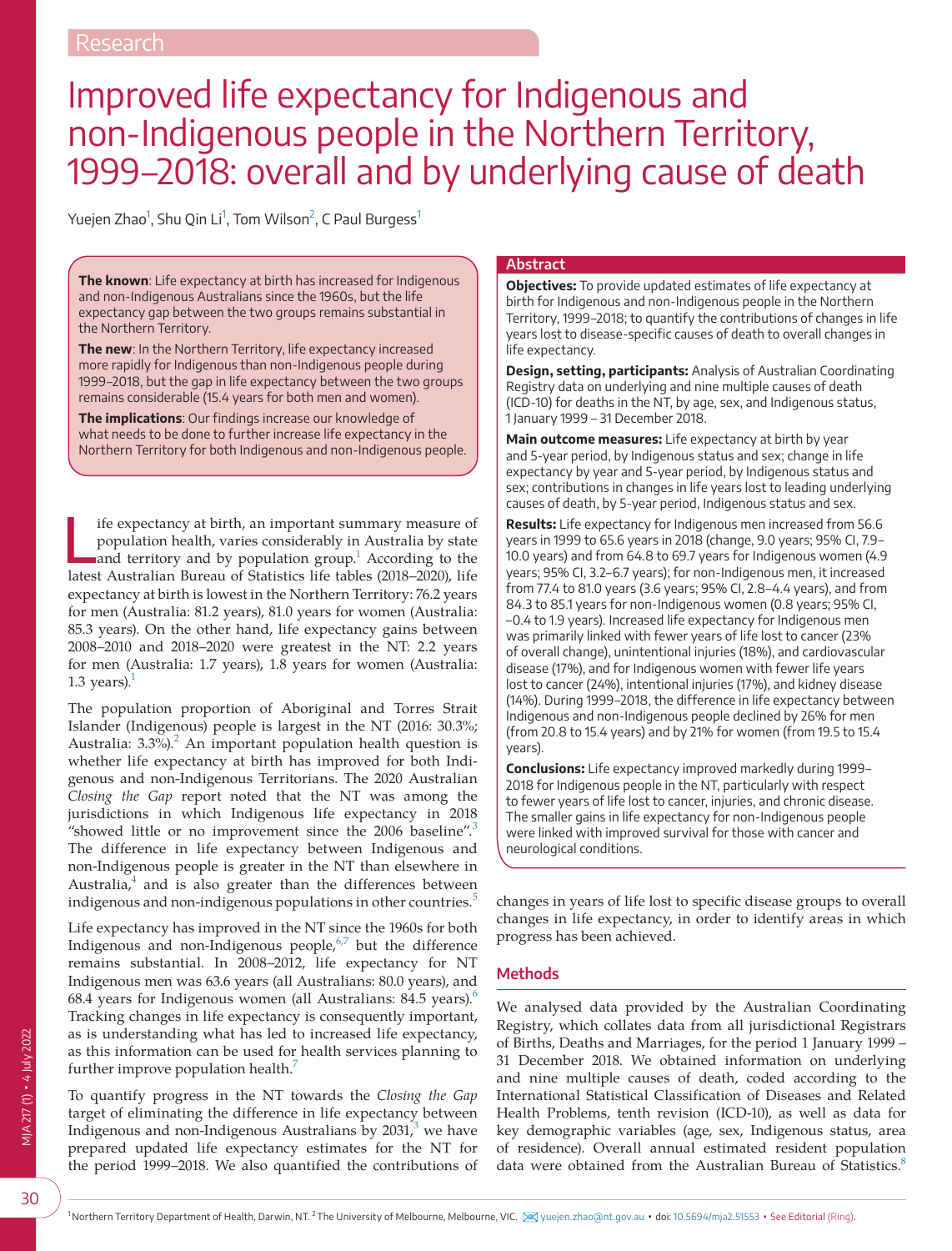<span id="page-1-0"></span>

The annual Indigenous population number was estimated by interpolating from the estimated resident population data for census years.<sup>[2](#page-4-1)</sup>

We undertook a retrospective trend analysis of life expectancy (based on year of death, not of registration) using abridged period life tables,<sup>1</sup> followed by decomposition by age, sex, and cause of death for changes in life expectancy at birth.<sup>9</sup> Period life expectancy summarises the mortality pattern for the study period and estimates mean life span by assuming that people

experience prevailing mortality risks throughout their lives. Years of life lost were calculated from standard life expectancy at the age of death.<sup>10</sup> Causes of death (underlying cause of death) were classified according to standard Australian burden of disease and injury categories.<sup>10</sup> If an underlying cause of death was not included in any standard category, the multiple causes were sequentially assessed for this purpose; deaths that could not be classified using any listed cause were classified as "other".

## **Ethics approval**

The NT Department of Health and Menzies School of Health Research Human Research Ethics Committee approved the study (2020-3860).

### **Results**

Life expectancy at birth for Indigenous men in the NT increased from 56.6 years in 1999 to 65.6 years in 2018 (change, 9.0 years; 95% confidence interval [CI], 7.9–10.0 years), and for Indigenous women from 64.8 to 69.7 years (change, 4.9 years; 95% CI, 3.2– 6.7 years); for non-Indigenous people, it increased from 77.4 to 81.0 years for men (change, 3.6 years; 95% CI, 2.8–4.4 years), and for women from 84.3 to 85.1 years (change, 0.8 years; 95% CI, –0.4 to 1.9 years) [\(Box 1,](#page-1-0) [Box 2](#page-1-1)). Consequently, the difference in life expectancy between Indigenous and non-Indigenous Territorians declined from 20.8 to 15.4 years for men (change, 5.4 years [26% reduction]; 95% CI, 4.1–6.7 years) and for women from 19.5 to 15.4 years (change, 4.1 years [21% reduction]; 95% CI, 2.1– 6.2 years) ([Box 2](#page-1-1)).

Increased life expectancy for Indigenous men was primarily linked with fewer life years lost to cancer (23% of overall change),

| by sex                                             |                   |                |                          |             |                               |                  |  |
|----------------------------------------------------|-------------------|----------------|--------------------------|-------------|-------------------------------|------------------|--|
|                                                    | Indigenous people |                | Non-Indigenous people    |             | Difference in life expectancy |                  |  |
| <b>Time period</b>                                 | Women             | Men            | Women                    | Men         | Women                         | Men              |  |
| Life expectancy at birth (years)                   |                   |                |                          |             |                               |                  |  |
| 1999                                               | 64.8              | 56.6           | 84.3                     | 77.4        | 19.5                          | 20.8             |  |
| 2018                                               | 69.7              | 65.6           | 85.1                     | 81.0        | 15.4                          | 15.4             |  |
| Overall change (years), 1999-2018                  |                   |                |                          |             |                               |                  |  |
| Absolute change (years) (95% CI)                   | 4.9               | 9.0            | 0.8                      | 3.6         | $-4.2$                        | $-5.4$           |  |
|                                                    | $(3.2 - 6.7)$     | $(7.9 - 10.0)$ | $(-0.4 \text{ to } 1.9)$ | $(2.8-4.4)$ | $(-6.2 \text{ to } -2.1)$     | $(-6.7 to -4.1)$ |  |
| Proportional change                                | 7.6%              | 15.8%          | 0.9%                     | 4.6%        | $-21%$                        | $-26%$           |  |
| Life expectancy at birth (years), by 5-year period |                   |                |                          |             |                               |                  |  |
| 1999-2003                                          | 65.4              | 57.4           | 83.8                     | 77.6        | 18.4                          | 20.2             |  |
| 2004-2008                                          | 66.5              | 59.6           | 83.9                     | 77.2        | 17.4                          | 17.6             |  |
| 2009-2013                                          | 68.2              | 63.0           | 84.5                     | 78.8        | 16.3                          | 15.8             |  |
| 2014-2018                                          | 68.8              | 65.9           | 85.5                     | 79.9        | 16.7                          | 14.0             |  |
| Change (years), by 5-year period                   |                   |                |                          |             |                               |                  |  |
| 1999-2003 to 2004-2008                             | 1.08              | 2.23           | 0.12                     | $-0.47$     | $-0.05$                       | $-0.13$          |  |
| 2004-2008 to 2009-2013                             | 1.75              | 3.40           | 0.58                     | 1.67        | $-0.12$                       | $-0.22$          |  |
| 2009-2013 to 2014-2018                             | 0.56              | 2.91           | 0.94                     | 1.07        | $-0.09$                       | $-0.31$          |  |

<span id="page-1-1"></span>**2 Life expectancy at birth, and differences between Indigenous and non-Indigenous people, the Northern Territory, 1999–2018,**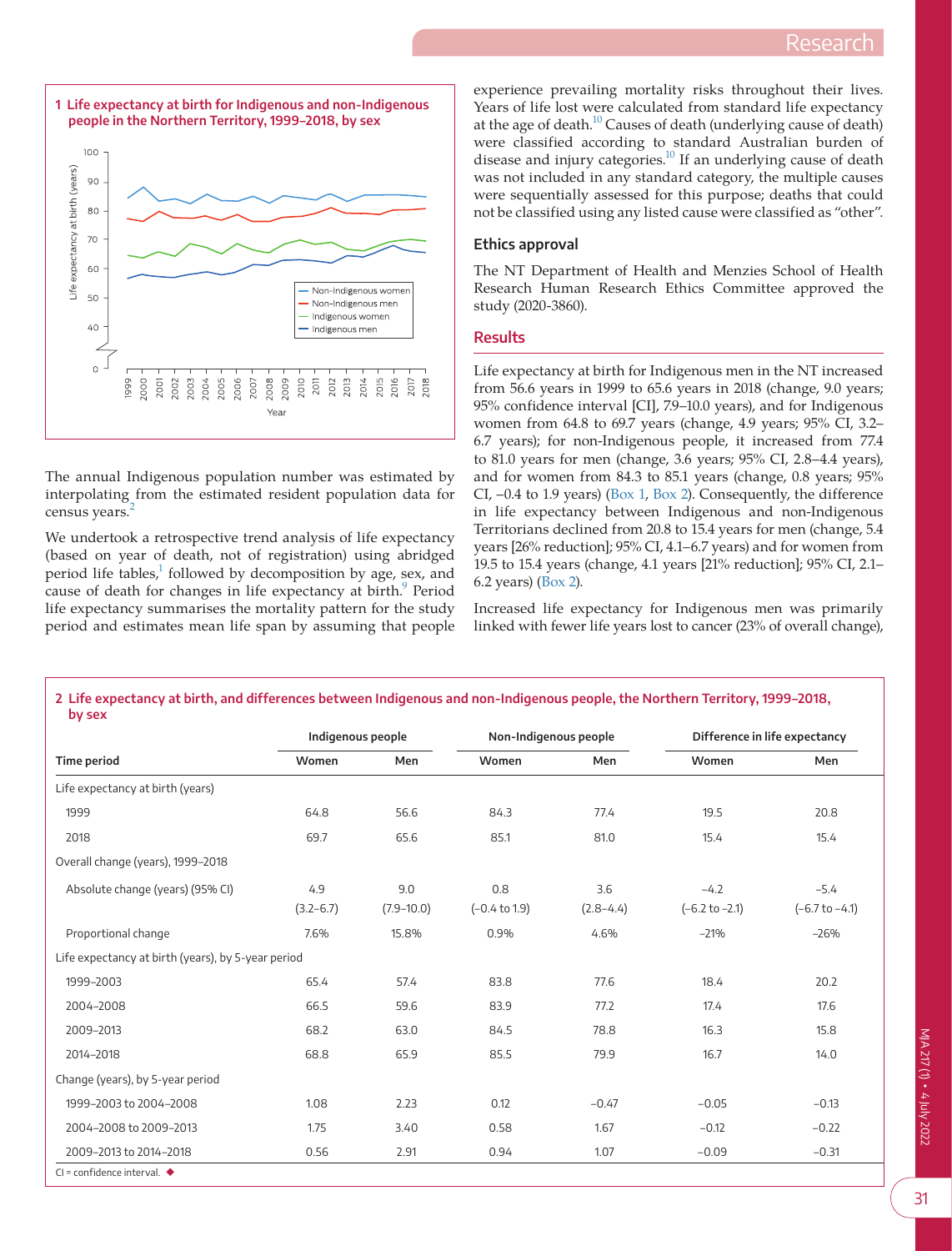|                          | Absolute change (years)      |                              |                              |                              | Proportion of overall change in life expectancy |                              |                              |                              |
|--------------------------|------------------------------|------------------------------|------------------------------|------------------------------|-------------------------------------------------|------------------------------|------------------------------|------------------------------|
| <b>Cause of death</b>    | 1999-2003<br>to<br>2004-2008 | 2004-2008<br>to<br>2009-2013 | 2009-2013<br>to<br>2014-2018 | 1999-2003<br>to<br>2014-2018 | 1999-2003<br>to<br>2004-2008                    | 2004-2008<br>to<br>2009-2013 | 2009-2013<br>to<br>2014-2018 | 1999-2003<br>to<br>2014-2018 |
| <b>Men: all causes</b>   | 2.23                         | 3.40                         | 2.91                         | 8.54                         |                                                 |                              |                              |                              |
| Cancer                   | 0.59                         | 0.65                         | 0.75                         | 1.98                         | 26%                                             | 19%                          | 26%                          | 23%                          |
| Unintentional injury     | 0.70                         | 0.60                         | 0.20                         | 1.50                         | 31%                                             | 18%                          | 7%                           | 18%                          |
| Cardiovascular           | 0.25                         | 0.47                         | 0.76                         | 1.48                         | 11%                                             | 14%                          | 26%                          | 17%                          |
| Intentional injury       | 0.11                         | 0.65                         | 0.38                         | 1.14                         | 5%                                              | 19%                          | 13%                          | 13%                          |
| Renal                    | 0.13                         | 0.37                         | 0.29                         | 0.78                         | 6%                                              | 11%                          | 10%                          | 9%                           |
| Respiratory              | 0.40                         | $-0.01$                      | 0.18                         | 0.57                         | 18%                                             | $\mathbf{0}$                 | 6%                           | 7%                           |
| Neurological             | 0.09                         | 0.32                         | 0.03                         | 0.44                         | 4%                                              | 9%                           | 1%                           | 5%                           |
| Gastrointestinal         | 0.05                         | 0.12                         | 0.12                         | 0.29                         | 2%                                              | 3%                           | 4%                           | 3%                           |
| Infant                   | $-0.23$                      | 0.11                         | 0.31                         | 0.19                         | $-10%$                                          | 3%                           | 11%                          | 2%                           |
| Endocrine                | 0.21                         | 0.14                         | $-0.32$                      | 0.02                         | 9%                                              | 4%                           | $-11%$                       | $\mathsf{O}\xspace$          |
| Infectious               | 0.02                         | $-0.12$                      | 0.08                         | $-0.01$                      | 1%                                              | $-3%$                        | 3%                           | $\overline{0}$               |
| Other                    | $-0.09$                      | 0.11                         | 0.13                         | 0.15                         | -4%                                             | 3%                           | 5%                           | 2%                           |
| <b>Women: all causes</b> | 1.08                         | 1.75                         | 0.56                         | 3.39                         | $\qquad \qquad -$                               | $\qquad \qquad -$            | $\qquad \qquad -$            | $\overline{\phantom{0}}$     |
| Cancer                   | $-0.14$                      | 0.96                         | $-0.01$                      | 0.81                         | $-13%$                                          | 55%                          | $-1%$                        | 24%                          |
| Intentional injury       | 0.05                         | 0.29                         | 0.22                         | 0.57                         | 5%                                              | 17%                          | 40%                          | 17%                          |
| Renal                    | $-0.14$                      | 0.51                         | 0.09                         | 0.46                         | $-13%$                                          | 29%                          | 16%                          | 14%                          |
| Respiratory              | $-0.27$                      | 0.44                         | 0.28                         | 0.45                         | $-25%$                                          | 25%                          | 50%                          | 13%                          |
| Unintentional injury     | 0.37                         | 0.03                         | 0.02                         | 0.41                         | 34%                                             | 2%                           | 3%                           | 12%                          |
| Neurological             | 0.12                         | $-0.04$                      | 0.28                         | 0.36                         | 11%                                             | $-2%$                        | 50%                          | 11%                          |
| Gastrointestinal         | 0.43                         | 0.02                         | $-0.20$                      | 0.25                         | 40%                                             | 1%                           | $-36%$                       | 7%                           |
| Cardiovascular           | 0.21                         | $-0.13$                      | 0.04                         | 0.12                         | 20%                                             | $-8%$                        | 7%                           | 4%                           |
| Infant/maternal          | 0.05                         | 0.02                         | 0.04                         | 0.12                         | 5%                                              | 1%                           | 8%                           | 4%                           |
| Infectious               | $-0.11$                      | $-0.07$                      | 0.08                         | $-0.10$                      | $-10%$                                          | $-4%$                        | 13%                          | $-3%$                        |
| Endocrine                | 0.26                         | $-0.10$                      | $-0.30$                      | $-0.14$                      | 24%                                             | $-6%$                        | $-54%$                       | $-4%$                        |
| Other                    | 0.23                         | $-0.18$                      | 0.03                         | 0.07                         | 21%                                             | $-10%$                       | 5%                           | 2%                           |

#### <span id="page-2-0"></span>**3 Change in life expectancy at birth for Indigenous people in the Northern Territory, 1999–2018, by underlying cause of death**

unintentional injuries (18%), and cardiovascular disease (17%); for Indigenous women, the largest declines were in life years lost to cancer (24%), intentional injuries (17%), and kidney disease (14%) [\(Box 3](#page-2-0)). Analysis of deaths by ICD-10 code indicated declines for all tumour types, except for increases in the numbers of life years lost to lung or liver cancer; that the decline in injury-related life years lost reflected declines related to road traffic injuries or homicides; and that the reduction in life years lost to cardiovascular disease reflected declines in coronary heart disease, stroke, and rheumatic heart disease mortality (data not shown).

Increased life expectancy for non-Indigenous people was primarily linked with fewer years of life lost to cancer (men, 37% of overall change; women, 43%) and neurological conditions (men, 18%; women, 37%), but more years of life were lost to cardiovascular disease (men, 7%; women, 39% relative loss) ([Box 4](#page-3-0)). Analysis of deaths by ICD-10 code identified improved survival with lung, bowel, and breast cancer, but more life years lost to liver cancer, and improved survival with dementia and

epilepsy (data not shown). The numbers of years of life lost to coronary heart disease and stroke had declined, but those lost to atrial fibrillation, hypertensive heart disease, inflammatory heart disease, and, more recently, rheumatic heart disease had increased (data not shown).

## **Discussion**

In contrast to the *Closing the Gap* analysis for the period 2006–  $2018<sup>3</sup>$  $2018<sup>3</sup>$  $2018<sup>3</sup>$  we found that life expectancy at birth increased markedly between 1999 and 2018 for Indigenous people in the NT, and to a smaller degree for non-Indigenous people. The life expectancy gap between Indigenous and non-Indigenous Territorians narrowed by 26% for men and 21% for women, but remained substantial. Fewer life years lost to preventable chronic diseases (including ischaemic heart disease, stroke, rheumatic heart disease, and chronic kidney disease), some cancers, and injuries contributed to improved life expectancy for Indigenous people in the NT.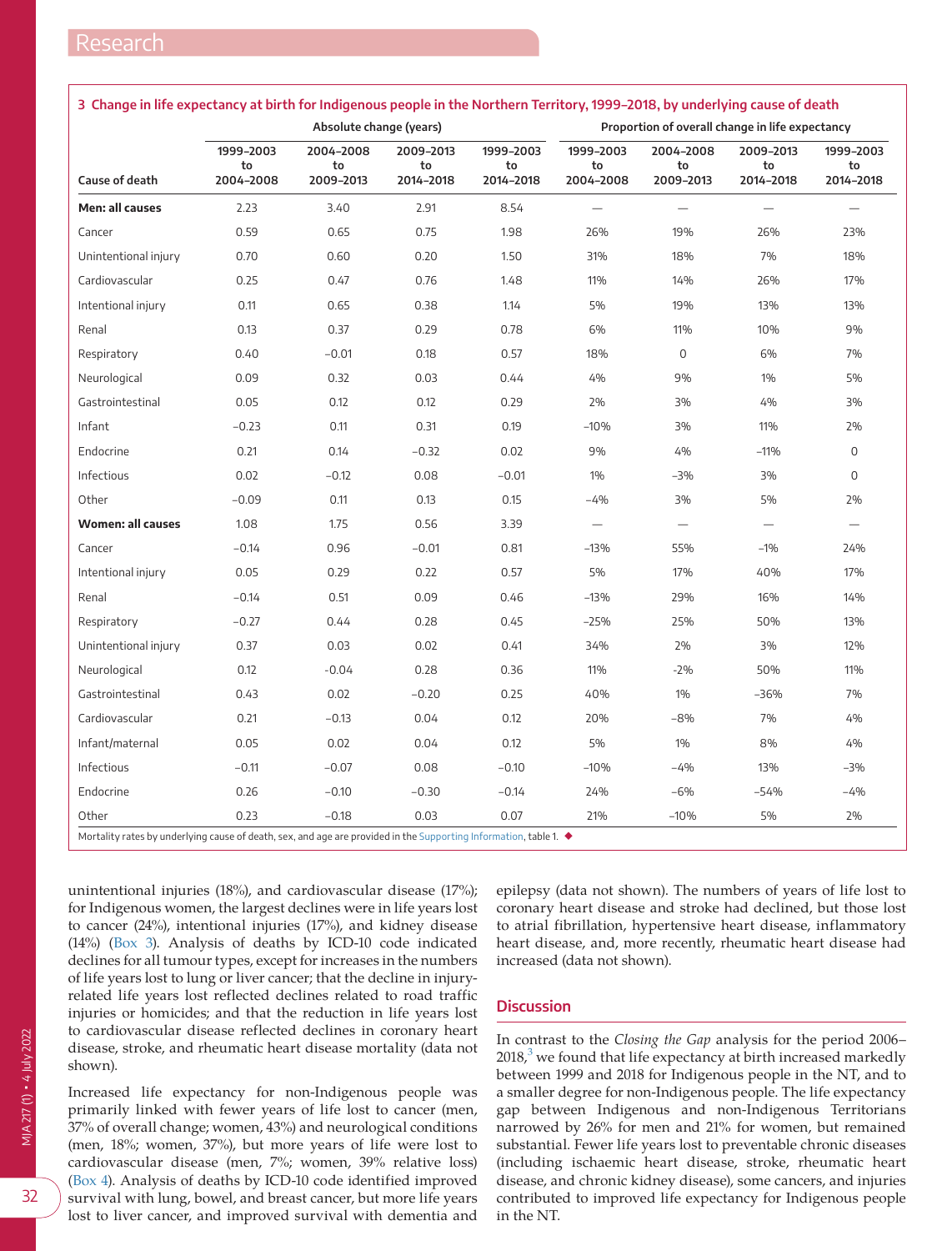|                          | Absolute change (years)      |                              |                              |                              | Proportion of overall change in life expectancy |                              |                              |                              |
|--------------------------|------------------------------|------------------------------|------------------------------|------------------------------|-------------------------------------------------|------------------------------|------------------------------|------------------------------|
| Cause of death           | 1999-2003<br>to<br>2004-2008 | 2004-2008<br>to<br>2009-2013 | 2009-2013<br>to<br>2014-2018 | 1999-2003<br>to<br>2014-2018 | 1999-2003<br>to<br>2004-2008                    | 2004-2008<br>to<br>2009-2013 | 2009-2013<br>to<br>2014-2018 | 1999-2003<br>to<br>2014-2018 |
| Men: all causes          | $-0.47$                      | 1.67                         | 1.07                         | 2.27                         | $\qquad \qquad -$                               |                              | $\overline{\phantom{0}}$     | $\overline{\phantom{0}}$     |
| Cancer                   | $-0.21$                      | 0.66                         | 0.21                         | 0.85                         | 45%                                             | 40%                          | 20%                          | 37%                          |
| Neurological             | $-0.06$                      | 0.29                         | 0.31                         | 0.40                         | 12%                                             | 17%                          | 29%                          | 18%                          |
| Unintentional injury     | $-0.02$                      | 0.17                         | 0.15                         | 0.19                         | 4%                                              | 10%                          | 14%                          | 9%                           |
| Respiratory              | $-0.04$                      | 0.04                         | 0.12                         | 0.16                         | 8%                                              | 2%                           | 11%                          | 7%                           |
| Infant                   | $-0.02$                      | 0.15                         | 0.07                         | 0.15                         | 5%                                              | 9%                           | 7%                           | 7%                           |
| Gastrointestinal         | $-0.01$                      | 0.12                         | 0.09                         | 0.12                         | 1%                                              | 7%                           | 9%                           | 5%                           |
| Renal                    | $-0.03$                      | 0.08                         | 0.05                         | 0.11                         | 5%                                              | 5%                           | 4%                           | 5%                           |
| Infectious               | $-0.01$                      | 0.05                         | 0.05                         | 0.08                         | 3%                                              | 3%                           | 5%                           | 3%                           |
| Intentional injury       | $-0.01$                      | 0.00                         | 0.13                         | 0.07                         | 1%                                              | 0%                           | 12%                          | 3%                           |
| Endocrine                | $-0.02$                      | 0.04                         | $-0.02$                      | 0.05                         | 4%                                              | 3%                           | $-2%$                        | 2%                           |
| Cardiovascular           | 0.01                         | $-0.12$                      | $-0.16$                      | $-0.15$                      | $-1%$                                           | $-7%$                        | $-15%$                       | $-7%$                        |
| Other                    | $-0.06$                      | 0.19                         | 0.08                         | 0.25                         | 13%                                             | 11%                          | 7%                           | 11%                          |
| <b>Women: all causes</b> | 0.12                         | 0.58                         | 0.94                         | 1.64                         | $\qquad \qquad -$                               | $\overline{\phantom{m}}$     | $\qquad \qquad -$            | $\overline{\phantom{0}}$     |
| Cancer                   | 0.06                         | 0.24                         | 0.25                         | 0.70                         | 53%                                             | 41%                          | 26%                          | 43%                          |
| Neurological             | 0.03                         | 0.23                         | 0.49                         | 0.61                         | 28%                                             | 39%                          | 52%                          | 37%                          |
| Respiratory              | 0.01                         | 0.08                         | 0.16                         | 0.20                         | 10%                                             | 13%                          | 16%                          | 12%                          |
| Infant/maternal          | 0.01                         | 0.05                         | 0.09                         | 0.15                         | 10%                                             | 8%                           | 10%                          | 9%                           |
| Intentional injury       | 0.00                         | 0.05                         | 0.08                         | 0.10                         | 2%                                              | 9%                           | 9%                           | 6%                           |
| Unintentional injury     | 0.01                         | 0.03                         | 0.04                         | 0.09                         | 5%                                              | 6%                           | 4%                           | 5%                           |
| Gastrointestinal         | 0.00                         | 0.04                         | 0.09                         | 0.08                         | 2%                                              | 6%                           | 9%                           | 5%                           |
| Infectious               | 0.00                         | 0.00                         | 0.23                         | 0.08                         | $-1\%$                                          | 0                            | 24%                          | 5%                           |
| Renal                    | 0.00                         | 0.03                         | 0.06                         | 0.08                         | 4%                                              | 5%                           | 6%                           | 5%                           |
| Endocrine                | 0.01                         | 0.01                         | $-0.07$                      | 0.03                         | 7%                                              | 2%                           | $-8%$                        | 2%                           |
| Cardiovascular           | $-0.04$                      | $-0.19$                      | $-0.60$                      | $-0.64$                      | $-31%$                                          | $-33%$                       | $-63%$                       | $-39%$                       |
| Other                    | 0.01                         | 0.03                         | 0.13                         | 0.16                         | 11%                                             | 6%                           | 14%                          | 10%                          |

<span id="page-3-0"></span>

| 4 Change in life expectancy at birth for non-Indigenous people in the Northern Territory, 1999-2018, by underlying cause of death |  |
|-----------------------------------------------------------------------------------------------------------------------------------|--|
|-----------------------------------------------------------------------------------------------------------------------------------|--|

Eliminating the health inequities experienced by Indigenous people requires a life course perspective. In 1999, the Chronic Conditions Prevention and Management Strategy (CCPMS) was initiated in the NT as an integrated life course approach to averting and managing preventable chronic conditions.<sup>11</sup> Our analysis does not indicate whether the CCPMS was responsible for the improved outcomes for people with chronic conditions, but they were temporally associated with concerted activities affecting health policy, self-management, systems of care, quality improvement and workforce reforms.

The CCPMS coordinated the activities of several health care partners, including the NT Primary Health Network and government and non-government organisations, focusing on people at high risk receiving care in remote area primary care and Aboriginal Community Controlled Health Organisations.<sup>12,13</sup> The CCPMS aimed to improve population health in remote areas through primary prevention, early detection, and strengthening the secondary and tertiary prevention of chronic conditions.<sup>11,14</sup>

Chronic conditions that have reduced life expectancy for Indigenous people over the past 20 years include diabetes, ischaemic heart disease, renal disease, chronic airways disease, rheumatic heart disease, mental illness, and some cancers.<sup>12,15</sup> The NT Department of Health found that improved survival for people with these conditions accounted for more than half of the life expectancy gain for Indigenous people in the NT during  $2010 - 2017$ <sup>16</sup>

We found that reductions in life years lost to unintentional and intentional injuries accounted for 31% (men) and 29% (women) of the increase in life expectancy for Indigenous people in the NT between 1999 and 2018, and for 12% (men) and 11% (women) of the increase for non-Indigenous people. Suicide, transport-related injuries, and assault accounted for more than 80% of injuryrelated deaths in the NT during  $2003-2007$ <sup>17</sup> Indigenous status, remoteness, alcohol consumption, and seasonality influence the risk of injury in the  $NT<sub>i</sub><sup>17</sup>$  the proportion of people who drink alcohol at unsafe levels is higher than elsewhere in Australia.<sup>1</sup>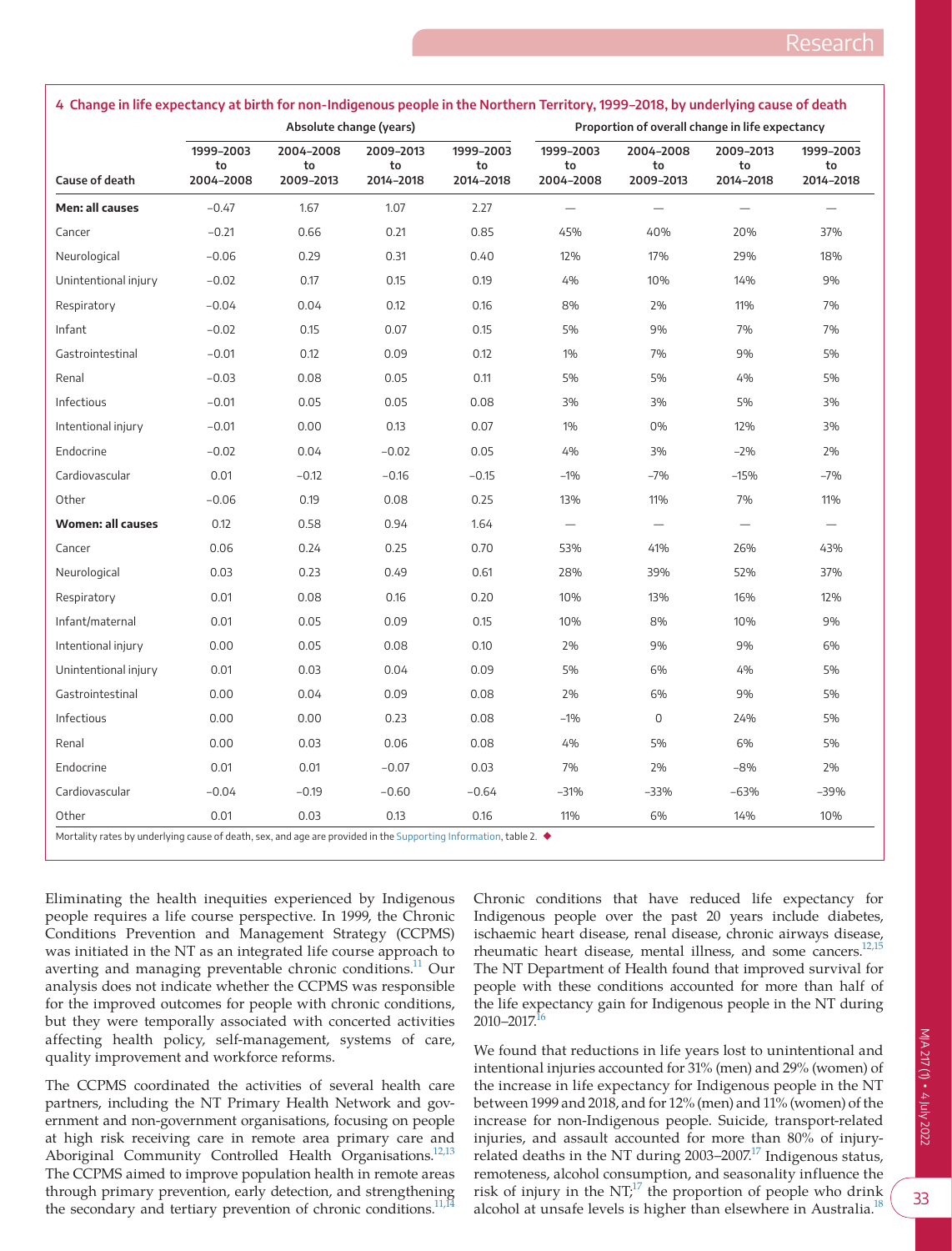The NT Banned Drinker Register was introduced in July 2011 (disbanded in 2012, but reinstated in 2017) to reduce alcohol-related harms, including injuries. $19$  Lower smoking rates may also have reduced the loss of life years to respiratory disease, which in our analysis contributed to increased life expectancy in both Indigenous (men, 7%; women, 13%) and non-Indigenous Territorians (men, 7%; women, 12%). The smoking rate among Indigenous Australians aged 15 years or more declined from 41% in [20](#page-5-5)12–13 to 37% in 2018–19.<sup>20</sup>

Survival rates with almost all cancer types were lower for Indigenous than non-Indigenous people in the NT during 1991–2012, but had improved across the study period for both populations.[21](#page-5-6) Dementia, including Alzheimer disease, was the fifth most frequent specific cause of death for Indigenous women and the 12th most frequent for Indigenous men in 2018.<sup>[22](#page-5-7)</sup> The standardised rate of death by suicide by Indigenous Australians increased from 20.2 deaths per 100 000 persons in 2009–2013 to 23.7 deaths per 100 000 persons in 2014–2018, almost twice that for non-Indigenous Australians (2014–2018: 12.3 deaths per 100 000 persons).<sup>2</sup>

We found that the increase in life expectancy at birth for non-Indigenous Territorians was largely attributable to fewer life years lost to cancer (men, 37% of gain; women, 43%) and neurological disorders, including dementia (men, 18%; women, 37%). Cardiovascular disease mortality did not decline during 1999–2018, reducing life expectancy improvements for men (–7%) and women (–39%), indicating that better cardiovascular care is required in the NT, including cardiac surgery.<sup>[23](#page-5-8)</sup> Sex-based differences in the recognition and treatment of cardiovascular disease are recognised, and the relative burden of cardiovascular disease and treatment outcomes for NT women require further investigation.

We found that the life expectancy gap between Indigenous and non-Indigenous Territorians narrowed by 26% for men and 21% for women during 1999–2018. However, this progress is inadequate for achieving the objective of closing the gap in Australia by  $2031<sup>24</sup>$  at the current rate, a further 60 years will be required to eliminate the gap in the NT. The revised *Closing the Gap* agreement provides a range of government commitments

regarding the social and economic determinants of health. $^{24}$  $^{24}$  $^{24}$ Despite progress in reducing the years of life lost to chronic conditions and some injury types, the rising suicide rate calls for more attention to mental health care and suicide prevention.

#### **Limitations**

Life expectancy at birth is influenced by many factors, including access to health care, health risk behaviours, and socio-economic status, but we focused on disease groups and ICD-10-coded causes of death as the underlying causes of deaths. We did not consider comorbidity, medical complications, and factors such as birthweight and quality of childhood nutrition.[25](#page-5-10) Our findings for the non-Indigenous population may be influenced by variability in this population (annual population turnover of about  $26\%)$  $26\%)$ ,<sup>26</sup> especially as the total NT population is small ([2](#page-4-1)45 678 people in  $2016^2$ ). The likelihood of Indigenous people being reported as non--Indigenous is very low in the NT, as indicated by inter-census changes in Indigenous identification, $27$  making our analysis more reliable than it would be for other Australian states. Although annual life expectancy estimates may be useful for monitoring changes in life expectancy, we aggregated data to obtain more stable estimates and to perform decompositions by age, sex, and cause of death. Finally, causal relationships cannot be drawn from our observational study.

#### **Conclusion**

Our findings increase our knowledge of life expectancy changes during 1999–2018 for Indigenous and non-Indigenous people in the NT. Our analysis is the first to compare the details of changes in life expectancy in both populations, and to identify the disease groups in which progress has been made, such as cancer and other chronic conditions. Mental health care and the social determinants of health, focuses of the *Closing the Gap* program, remain challenges.

**Competing interests:** No relevant disclosures. ■

Received 22 December 2021, accepted 2 May 2022

© 2022 AMPCo Pty Ltd.

- <span id="page-4-0"></span>**1** Australian Bureau of Statistics. Life tables. Reference period 2018–2020. 4 Nov 2021. [https://www.abs.gov.au/statistics/people/popul](https://www.abs.gov.au/statistics/people/population/life-tables/latest-release) [ation/life-tables/latest-release](https://www.abs.gov.au/statistics/people/population/life-tables/latest-release) (viewed Nov 2021).
- <span id="page-4-1"></span>**2** Australian Bureau of Statistics. Estimates of Aboriginal and Torres Strait Islander Australians. Reference period 2016. 31 Aug 2018. [https://](https://www.abs.gov.au/statistics/people/aboriginal-and-torres-strait-islander-peoples/estimates-aboriginal-and-torres-strait-islander-australians/jun-2016) [www.abs.gov.au/statistics/people/aboriginal](https://www.abs.gov.au/statistics/people/aboriginal-and-torres-strait-islander-peoples/estimates-aboriginal-and-torres-strait-islander-australians/jun-2016)[and-torres-strait-islander-peoples/estimates](https://www.abs.gov.au/statistics/people/aboriginal-and-torres-strait-islander-peoples/estimates-aboriginal-and-torres-strait-islander-australians/jun-2016)[aboriginal-and-torres-strait-islander-australian](https://www.abs.gov.au/statistics/people/aboriginal-and-torres-strait-islander-peoples/estimates-aboriginal-and-torres-strait-islander-australians/jun-2016) [s/jun-2016](https://www.abs.gov.au/statistics/people/aboriginal-and-torres-strait-islander-peoples/estimates-aboriginal-and-torres-strait-islander-australians/jun-2016) (viewed Dec 2021).
- <span id="page-4-2"></span>**3** Australian Government. Closing the gap report 2020. Life expectancy. Feb 2020. [https://ctgre](https://ctgreport.niaa.gov.au/life-expectancy) [port.niaa.gov.au/life-expectancy](https://ctgreport.niaa.gov.au/life-expectancy) (viewed Dec 2021).
- <span id="page-4-3"></span>**4** Australian Bureau of Statistics. Life tables for Aboriginal and Torres Strait Islander Australians. Reference period 2015–2017. 29 Nov 2018. [https://www.abs.gov.au/statistics/people/abori](https://www.abs.gov.au/statistics/people/aboriginal-and-torres-strait-islander-peoples/life-tables-aboriginal-and-torres-strait-islander-australians/latest-release) [ginal-and-torres-strait-islander-peoples/life](https://www.abs.gov.au/statistics/people/aboriginal-and-torres-strait-islander-peoples/life-tables-aboriginal-and-torres-strait-islander-australians/latest-release)[tables-aboriginal-and-torres-strait-islander](https://www.abs.gov.au/statistics/people/aboriginal-and-torres-strait-islander-peoples/life-tables-aboriginal-and-torres-strait-islander-australians/latest-release)[australians/latest-release](https://www.abs.gov.au/statistics/people/aboriginal-and-torres-strait-islander-peoples/life-tables-aboriginal-and-torres-strait-islander-australians/latest-release) (viewed Nov 2021).
- <span id="page-4-4"></span>**5** Australian Institute of Health and Welfare. Comparing life expectancy of indigenous people in Australia, New Zealand, Canada and

the United States: conceptual, methodological and data issues (Cat. no. IHW 47). May 2011. [https://www.aihw.gov.au/reports/indigenous](https://www.aihw.gov.au/reports/indigenous-australians/comparing-life-expectancy-of-indigenous-people-in/summary)[australians/comparing-life-expectancy-of](https://www.aihw.gov.au/reports/indigenous-australians/comparing-life-expectancy-of-indigenous-people-in/summary)[indigenous-people-in/summary](https://www.aihw.gov.au/reports/indigenous-australians/comparing-life-expectancy-of-indigenous-people-in/summary) (viewed Dec 2021).

- <span id="page-4-5"></span>**6** Georges N, Guthridge SL, Li SQ, et al. Progress in closing the gap in life expectancy at birth for Aboriginal people in the Northern Territory, 1967–2012. Med J Aust 2017; 207: 25-30. [https://](https://www.mja.com.au/journal/2017/207/1/progress-closing-gap-life-expectancy-birth-aboriginal-people-northern-territory) [www.mja.com.au/journal/2017/207/1/progr](https://www.mja.com.au/journal/2017/207/1/progress-closing-gap-life-expectancy-birth-aboriginal-people-northern-territory) [ess-closing-gap-life-expectancy-birth-abori](https://www.mja.com.au/journal/2017/207/1/progress-closing-gap-life-expectancy-birth-aboriginal-people-northern-territory) [ginal-people-northern-territory](https://www.mja.com.au/journal/2017/207/1/progress-closing-gap-life-expectancy-birth-aboriginal-people-northern-territory)
- <span id="page-4-6"></span>**7** Wilson T, Zhao Y, Condon J. Limited progress in closing the mortality gap for Aboriginal and Torres Strait Islander Australians of the Northern Territory. Aust N Z J Public Health 2019; 43: 340-345.
- <span id="page-4-7"></span>**8** Australian Bureau of Statistics. National, state and territory population. Reference period September 2021. 17 Mar 2022. [https://www.abs.gov.au/stati](https://www.abs.gov.au/statistics/people/population/national-state-and-territory-population) [stics/people/population/national-state-and-terri](https://www.abs.gov.au/statistics/people/population/national-state-and-territory-population) [tory-population](https://www.abs.gov.au/statistics/people/population/national-state-and-territory-population) (viewed May 2022).
- <span id="page-4-8"></span>**9** Preston SH, Heuveline P, Guillot M. Demography: measuring and modeling population processes. Oxford: Blackwell, 2001.
- <span id="page-4-9"></span>**10** Australian Institute of Health and Welfare. Australian burden of disease study: methods and supplementary material 2015 (Cat. no. BOD 23; Australian Burden of Disease Study series, number 20). Canberra: AIHW, 2019. [https://www.aihw.gov.au/getmedia/a9946](https://www.aihw.gov.au/getmedia/a99468c5-4048-4ee9-972e-d76b9fb65a88/aihw-bod-23.pdf.aspx?inline=true) [8c5-4048-4ee9-972e-d76b9fb65a88/aihw](https://www.aihw.gov.au/getmedia/a99468c5-4048-4ee9-972e-d76b9fb65a88/aihw-bod-23.pdf.aspx?inline=true)[bod-23.pdf.aspx?inline=true](https://www.aihw.gov.au/getmedia/a99468c5-4048-4ee9-972e-d76b9fb65a88/aihw-bod-23.pdf.aspx?inline=true) (viewed Dec 2021).
- <span id="page-4-10"></span>**11** Weeramanthri T, Hendy S, Connors C, et al. The Northern Territory Preventable Chronic Disease Strategy: promoting an integrated and life course approach to chronic disease in Australia. Aust Health Rev 2003; 26: 31-42.
- <span id="page-4-11"></span>**12** Department of Health and Families (Northern Territory). Northern Territory chronic conditions prevention and management strategy 2010– 2020. 2009. [https://digitallibrary.health.nt.gov.](https://digitallibrary.health.nt.gov.au/prodjspui/handle/10137/535) [au/prodjspui/handle/10137/535](https://digitallibrary.health.nt.gov.au/prodjspui/handle/10137/535) (viewed Dec 2021).
- **13** Department of Health (Australia). National strategic framework for rural and remote health. Updated 20 Apr 2016. [https://www1.health.gov.](https://www1.health.gov.au/internet/main/publishing.nsf/Content/national-strategic-framework-rural-remote-health) [au/internet/main/publishing.nsf/Content/natio](https://www1.health.gov.au/internet/main/publishing.nsf/Content/national-strategic-framework-rural-remote-health) [nal-strategic-framework-rural-remote-health](https://www1.health.gov.au/internet/main/publishing.nsf/Content/national-strategic-framework-rural-remote-health) (viewed Dec 2021).